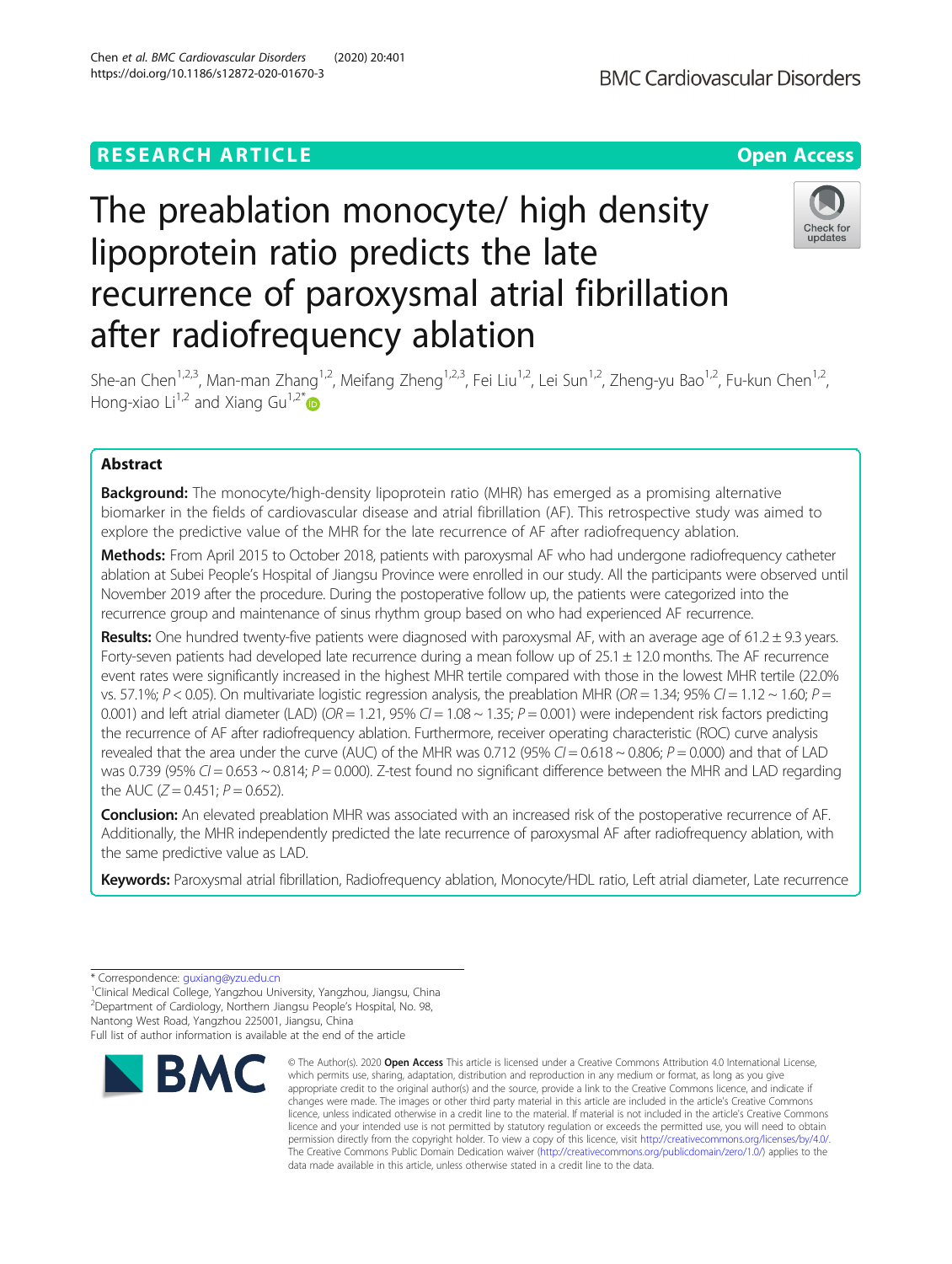# Background

Atrial fibrillation (AF) is a common tachyarrhythmia, accompanied by disorder of atrial electrical activity and mechanical dysfunction. On account of the gradual aging of the population and unhealthy living habits, the global incidence of AF is expected to escalate over the next few decades. During the attack of AF, part of the blood is stagnated in the atrium, and the slow blood flow easily contributes to thrombus formation in the atrium. Therefore, patients with AF are more likely to have a high incidence of stroke and systemic embolism, seriously affecting the quality of life of patients and resulting in a huge burden to public health  $[1]$  $[1]$ .

Pulmonary vein electrical isolation achieved by radiofrequency catheter ablation has been the cornerstone of catheter-based therapies for AF, with the greatest efficacy as a promising treatment option in patients with paroxysmal AF [\[2](#page-6-0)]. The techniques of catheter ablation for AF have undergone a profound evolution recently. Nonetheless, long-term postoperative atrial arrhythmiafree survival remains unsatisfactory, with a high AF recurrence rate of 25–50% during the postoperative follow up [[3\]](#page-6-0). Therefore, it is of great significance to detect the clinical factors influencing the successful maintenance of the sinus rhythm in patients with AF after ablation.

The monocyte/HDL ratio (MHR), as a new indicator of inflammation and oxidative stress, has been widely explored in the field of cardiovascular disorders, including acute coronary syndrome [\[4\]](#page-6-0). Additionally, the MHR was found to be a candidate cardiovascular prognostic marker in chronic kidney disease [[5\]](#page-6-0). Furthermore, the MHR could be used as a predictor of AF recurrence after cryoballoon-based catheter ablation and an elevated preablation MHR was associated with increased recurrence of AF [[6\]](#page-6-0). However, the prognostic value of the MHR in patients with paroxysmal AF after radiofrequency ablation remains controversial. Thus, the study was aimed to investigate the prognostic impact of the MHR on paroxysmal AF after radiofrequency ablation in an observational cohort.

# Methods

#### Study population

In this retrospective study, patients with paroxysmal AF who were admitted for pulmonary vein isolation (PVI) treatment using radiofrequency ablation at the Department of Cardiology of Subei People's Hospital of Jiangsu Province from April 2015 to October 2018 were enrolled. All the participants had failed antiarrhythmic drugs previously, and no thrombus was found in the left atrium before surgery. Additionally, patients who had met the following criteria were excluded from the present study: rheumatic heart valve disease, left atrial thrombus, LAD> 55 mm, uncontrolled thyroid dysfunction, congenital heart disease, liver and kidney dysfunction, blood system diseases, contraindication to anticoagulation, and malignant tumors with a life expectancy less than 1 year. The preprocedural informed consent was obtained from all the involved participants, and the study was conducted according to the Helsinki Declaration approved by the ethics committee of Northern Jiangsu People's Hospital.

#### Catheter ablation procedure and postoperative follow up

The ablation procedure details had been fully described in the study published in Europace [\[7\]](#page-6-0). In our study, under the guidance of the three-dimensional mapping system, Ensite3000 Navx (St. Jude Medical) or CARTO system (Biosense Webster, Inc), electrical isolation of the circumferential pulmonary vein lesions was performed by wellexperienced professors. Additional ablation lines of the left atrium roof should also be implemented in some patients as necessary. The endpoint of the ablation was the absence or dissociation of potentials between the pulmonary vein and left atrium. Additionally, the electrical block of the pulmonary veins was repeatedly evaluated 30 min after the initial isolation. All the patients took direct oral anticoagulants with warfarin at least 4 weeks before and 3 months after surgery, with a target international normalized ratio of 2.0–3.0. Additionally, all the patients took amiodarone hydrochloride or class IC antiarrhythmic drugs for more than 1 month after ablation. The postoperative follow-up schedules were performed at 3, 6, and 12 months after the surgery and every 6 months thereafter, or whenever they developed discomfort symptoms consistent with recurrent AF. A 48-h Holter electrocardiogram or 12-lead electrocardiogram was recorded at the outpatient follow-up visits. The blanking period was defined as the first 3 months after the AF ablation procedure. Beyond the blank period, AF recurrence referred to the detection of AF/ atrial tachycardia attack with a duration >30 s, as assessed by electrocardiographic monitoring.

# Data collection

The clinical data of all the patients with AF before ablation were collected and included basic demographic characteristics, disease history, AF duration, the CHA2DS2- VASc score, the HATCH score, the monocyte count and other items within the complete blood count, creatinine and uric acid, Cystatin C, D-Dimer, lipid protein profile, left atrial diameter (LAD), left ventricular ejection fraction (LVEF), and follow-up time. The monocyte/HDL ratio (MHR) was calculated as the monocyte count divided by the HDL. All the blood samples were collected 24 h before the procedure.

# Statistical analysis

All the data were analyzed using SPSS software, version 20.0 for Windows (SPSS Inc., Chicago, Illinois, USA).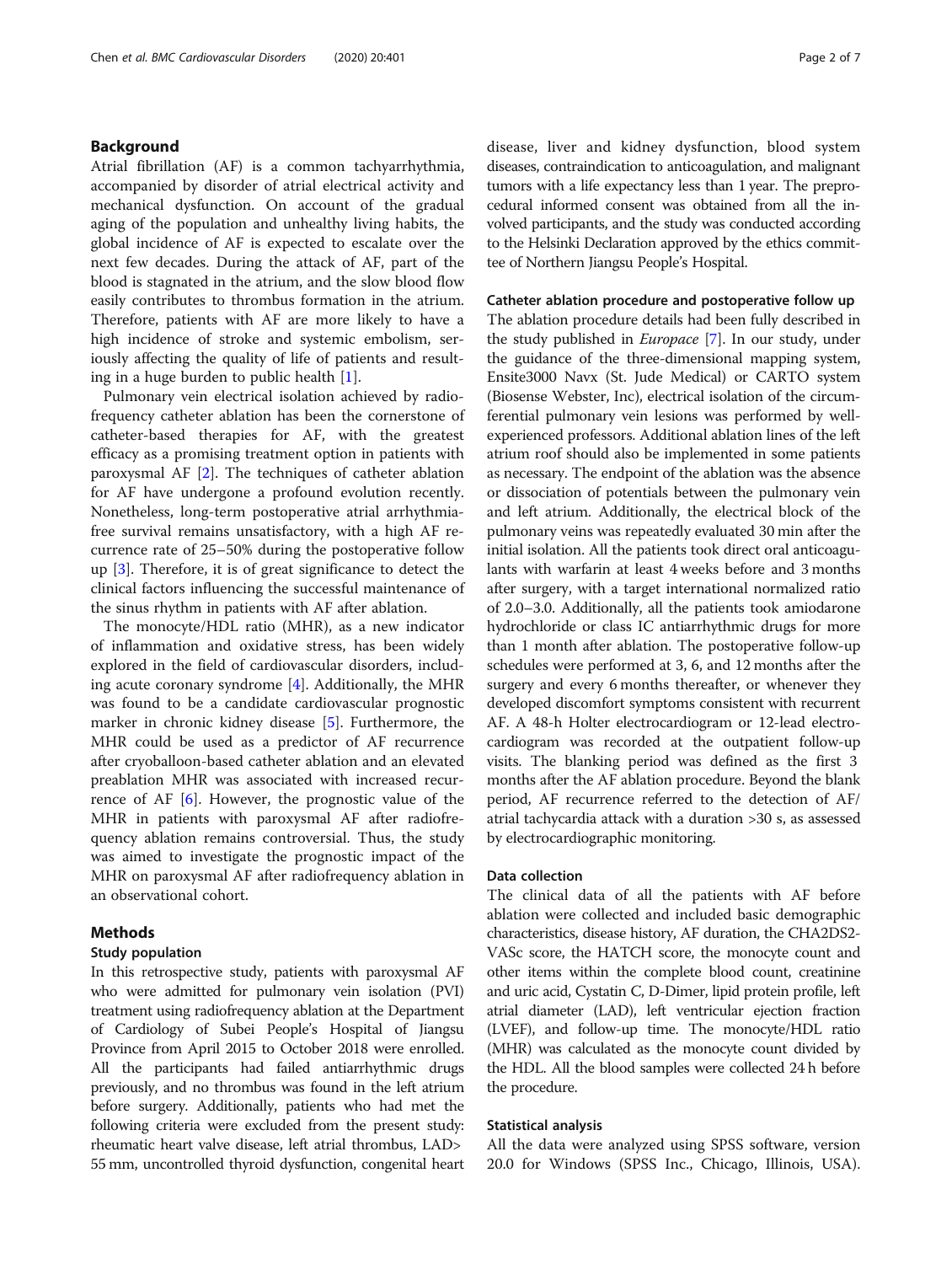The Kolmogorov–Smirnov criterion was used to assess normality. Continuous variables with a normal distribution were presented as the means  $\pm$  standard deviation; otherwise, they were described as medians (interquartile range). The categorical variables were summarized as frequencies and percentages. Comparisons of two continuous variables with a normal distribution were carried out by independent samples Student's t-test, whereas comparisons between two continuous variables were implemented using the Mann–Whitney U test. Categorical variables were compared using chi-squared test or Fisher's exact test. Univariate and multivariate binary logistic regression analyses using the backward likelihood ratio method were employed to determine the risky predictors of AF recurrence. The correlations were assessed using Spearman's rank test. Receiver operating characteristic (ROC) curve analysis was used to assess the predictive value of the risk factors to predict AF recurrence. A two-tailed  $P$  value < 0.05 was considered statistically significant.

# Results

#### Baseline characteristics and demographical features

One hundred twenty-five patients with paroxysmal AF were enrolled, including 69 males and 56 females, with an average age of  $61.2 \pm 9.3$  years. Forty-seven patients had developed late recurrence of AF during a mean follow up of  $25.1 \pm 12.0$  months. Depending on the postoperative recurrence of AF, the patients were divided into the recurrence group and maintenance of sinus rhythm group. The baseline demographic characteristics and demographical features, laboratory, and procedural details of both cohorts are summarized in Table 1. The two groups were significantly different in terms of the AF duration, history of diabetes mellitus, body mass index, D-dimer level, monocyte count, HDL cholesterol level, monocyte/HDL ratio, and LAD ( $P < 0.05$ ). Furthermore, the patients were stratified into 3 groups according to the MHR tertile (T1: < 5.68; T2: 5.68–8.29; T3:≥8.29) and subgroup analysis showed that patients in T3 had a higher rate of AF recurrence than those in T1 (22% vs.

Table 1 Baseline characteristics and demographical features of the study population

| Variables                   | sinus rhythm $(n = 78)$ | AF recurrence $(n = 47)$ | $P$ value |
|-----------------------------|-------------------------|--------------------------|-----------|
| Age (years)                 | 61.5 (13.25)            | 63.0 (15.0)              | 0.717     |
| Gender (female)             | 38 (48.7%)              | 18 (38.3%)               | 0.256     |
| Body mass index ( $kg/m2$ ) | $24.7 \pm 2.9$          | $26.1 \pm 3.1$           | $0.016*$  |
| Hypertension                | 47 (60.3%)              | 34 (72.3%)               | 0.171     |
| Diabetes mellitus           | 9(11.5%)                | 14 (29.8%)               | $0.011*$  |
| Coronary artery disease     | 19 (24.4%)              | $9(19.1\%)$              | 0.499     |
| Stroke                      | 13 (16.7%)              | 8 (17.0%)                | 0.959     |
| AF duration (months)        | 12.0 (31.25)            | 24.0 (48.0)              | $0.035*$  |
| Procedure time (minnutes)   | 240 (60.0)              | 240 (119.0)              | 0.969     |
| CHA2DS2-VASc score          | 2.0(2.0)                | 2.0(2.0)                 | 0.172     |
| <b>HATCH</b> score          | $0.95 \pm 0.89$         | $1.09 \pm 0.93$          | 0.418     |
| Hemoglobin (g/L)            | $137.9 \pm 21.6$        | $137.1 \pm 16.2$         | 0.847     |
| AST (U/L)                   | 21 (10.25)              | 23(8.0)                  | 0.578     |
| Serum creatinine (umol/L)   | $83.0 \pm 18.3$         | $86.6 \pm 19.1$          | 0.301     |
| Uric acid (umol/L)          | $309.3 \pm 84.5$        | $325.2 \pm 96.4$         | 0.336     |
| WBC $(x10^9/L)$             | 5.40 (1.91)             | 5.69 (2.35)              | 0.359     |
| Monocyte $(x 10^9/L)$       | 0.32(0.13)              | 0.35(0.15)               | $0.007*$  |
| LDL cholesterol (mmol/L)    | 2.42(1.18)              | 2.36(0.88)               | 0.521     |
| HDL cholesterol (mmol/L)    | 1.33(0.54)              | 1.09(0.40)               | $0.002*$  |
| Monocyte/HDL ratio          | 6.34(3.39)              | 8.29 (4.99)              | $0.000*$  |
| Cystatin C (mg/L)           | 0.8(0.39)               | 0.8(0.30)                | 0.165     |
| D-Dimer (mg/L)              | 0.27(0.21)              | 0.27(0.14)               | $0.008*$  |
| LAD (mm)                    | 34(6.0)                 | 38 (6.0)                 | $0.000*$  |
| LVEF (%)                    | 62 (1.25)               | 61(3.0)                  | 0.205     |
| Follow-up duration (months) | 22 (20.25)              | 19 (12.0)                | 0.165     |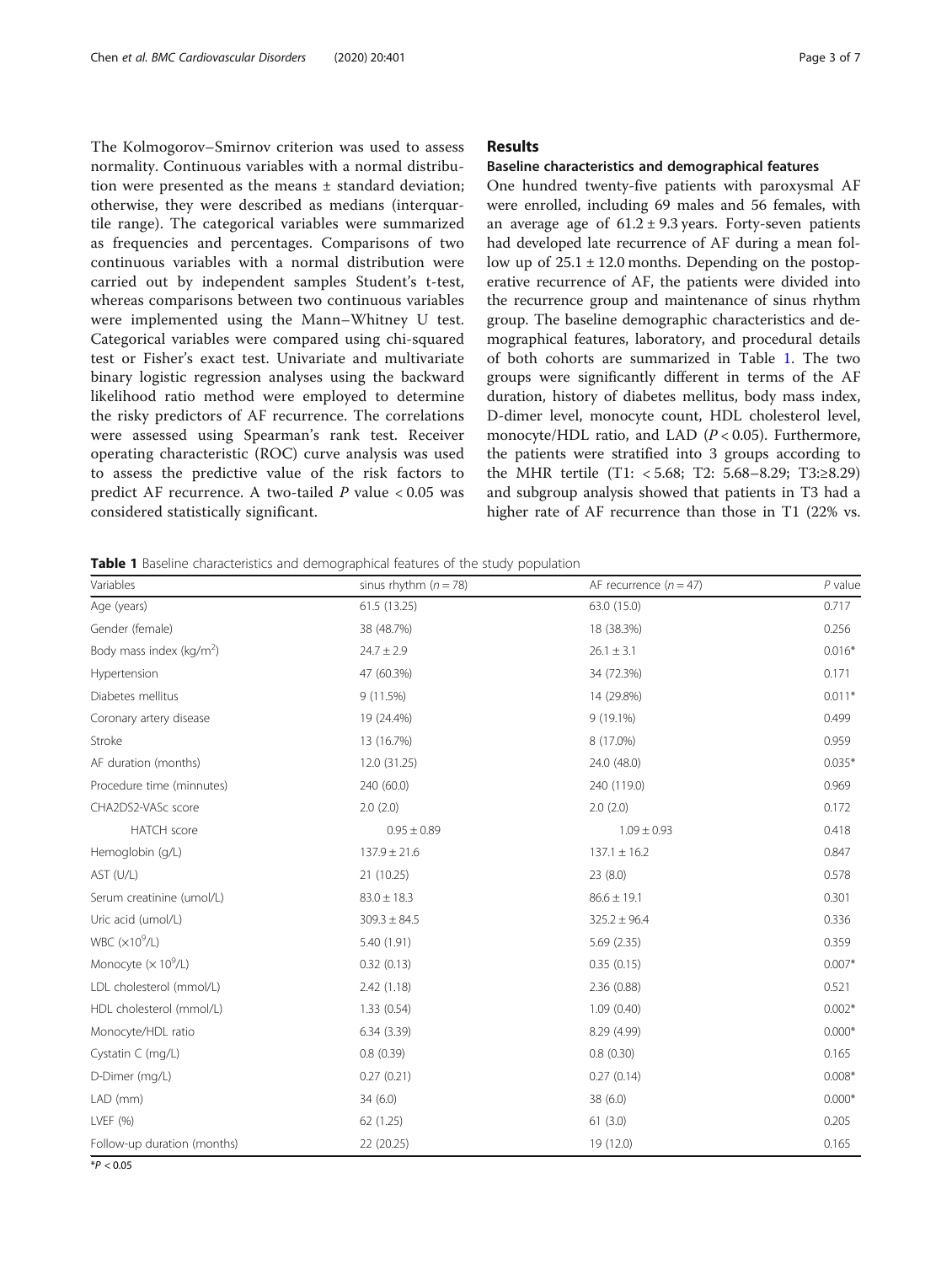57.1%;  $P < 0.05$ ; Fig. 1). Additionally, subgroup analyses stratified by LAD tertile (T1: < 33.96 mm; T2: 33.96–38 mm; T3: > 38 mm) revealed that the rate of recurrence was significantly higher in the highest T3 group than that in the T1 and T2 groups  $(P < 0.05$ ; Fig. 1).

# Predictors of AF recurrence

According to univariate binary logistic analysis, AF duration, history of diabetes mellitus, body mass index, monocyte count, the monocyte/HDL ratio, and the LAD were significantly associated with AF recurrence  $(P <$ 0.05). However, the CHA2DS2-VASc score, HATCH score, and D-dimer level were identical to those of the sinus rhythm (Table 2). Furthermore, we performed multivariate logistic regression analysis using the backward likelihood ratio method, and the analysis revealed that the LAD (*OR* = 1.21; 95% *CI* = 1.08  $\sim$  1.35; *P* = 0.001) and preablation MHR ( $OR = 1.34$ , 95% CI = 1.12 ~ 1.60,  $P = 0.001$ ) were independent risk factors predicting the recurrence of AF after radiofrequency ablation. (Fig. [2](#page-4-0)).

# Predictive value of risk factors

The predictive value of risk factors to predict the recurrence of AF after ablation was evaluated by ROC analysis. The areas under the curve (AUC) of the MHR and LAD were 0.712 (95%  $CI = 0.618 \sim 0.806$ ;  $P = 0.000$ ) and 0.739 (95%  $CI = 0.653 \sim 0.814$   $P = 0.000$ ), respectively (Fig. [3\)](#page-4-0). Furthermore, Z-test showed no significant difference between the MHR and LAD concerning AUC  $(Z = 0.451; P = 0.652)$ .

Additionally, correlation analysis revealed a positive correlation of the MHR with the LAD ( $r = 0.229$ ;  $P =$ 0.01; Fig. [4](#page-5-0)).

# **Discussion**

In our retrospective study, we focused more on the relationship between the preprocedural MHR and development of AF recurrence after radiofrequency ablation.



Table 2 Univariate logistic regression modeling results of the AF recurrence

| Variables          | Univariate model |                 |          |
|--------------------|------------------|-----------------|----------|
|                    | OR.              | 95% CI          | P        |
| LAD                | 1.250            | 1.125-1.389     | $0.000*$ |
| AF duration        | 1.012            | $1.001 - 1.023$ | $0.026*$ |
| Monocyte           | 1.691            | 1.167-2.451     | $0.005*$ |
| HDI cholesterol    | 0.164            | $0.049 - 0.543$ | $0.003*$ |
| D-Dimer            | 4.560            | 1.0-20.794      | 0.050    |
| Diabetes mellitus  | 3.253            | 1.278-8.281     | $0.013*$ |
| Body mass index    | 1.166            | 1.026-1.326     | $0.019*$ |
| CHA2DS2-VASc score | 1.214            | 0.924-1.597     | 0.164    |
| HATCH score        | 1.180            | 0.793-1.755     | 0.415    |
| Monocyte/HDL ratio | 1.377            | 1.176-1.614     | $0.000*$ |
|                    |                  |                 |          |

 $*P < 0.05$ 

The clinical data of 125 patients of paroxysmal AF treated by circumferential pulmonary vein electrical isolation with an average follow-up time of  $25.1 \pm 12.0$ months was systematically reviewed. We found that the preablation LAD and MHR were risk factors affecting the therapeutic effect of radiofrequency ablation. Additionally, we had demonstrated that the MHR along with LAD is an independent prognostic factor of AF recurrence in patients with paroxysmal AF who had undergone a single catheter ablation procedure.

AF is the most common atrial arrhythmia in clinical practice, which seriously affects the quality of life of patients and may cause some serious complications, such as heart failure and stroke. Presently, radiofrequency catheter ablation is an effective methods to treat AF. The success rate of the radiofrequency ablation of paroxysmal AF is between 70 and 80% in 1 year  $[8]$  $[8]$ However, some patients will develop relapse of AF after ablation. Many factors, including the AF duration, LAD, and left ventricular dysfunction, have been reported to be related to the recurrence of AF after radiofrequency ablation. The pathophysiological mechanism of AF has not been clearly revealed yet, and many underlying mechanisms participate in the recurrence and maintenance of AF. In recent years, emerging of evidence has revealed that the cross-linked process of inflammation and oxidative stress may result in atrial fibrosis, which is probably the main constituents of AF pathophysiology [[9](#page-6-0)–[11\]](#page-6-0) and may play a role in substrate modification by electrical and structural remodeling of the atrium, consequently increasing the susceptibility of AF [\[12](#page-6-0)]. Compared with patients with sinus rhythm, the levels of the markers of inflammation and oxidative stress, such as C-reactive protein and interleukin-6, in patients with AF were significantly increased [[13\]](#page-6-0). Inflammation and oxidative stress promote the occurrence of AF, while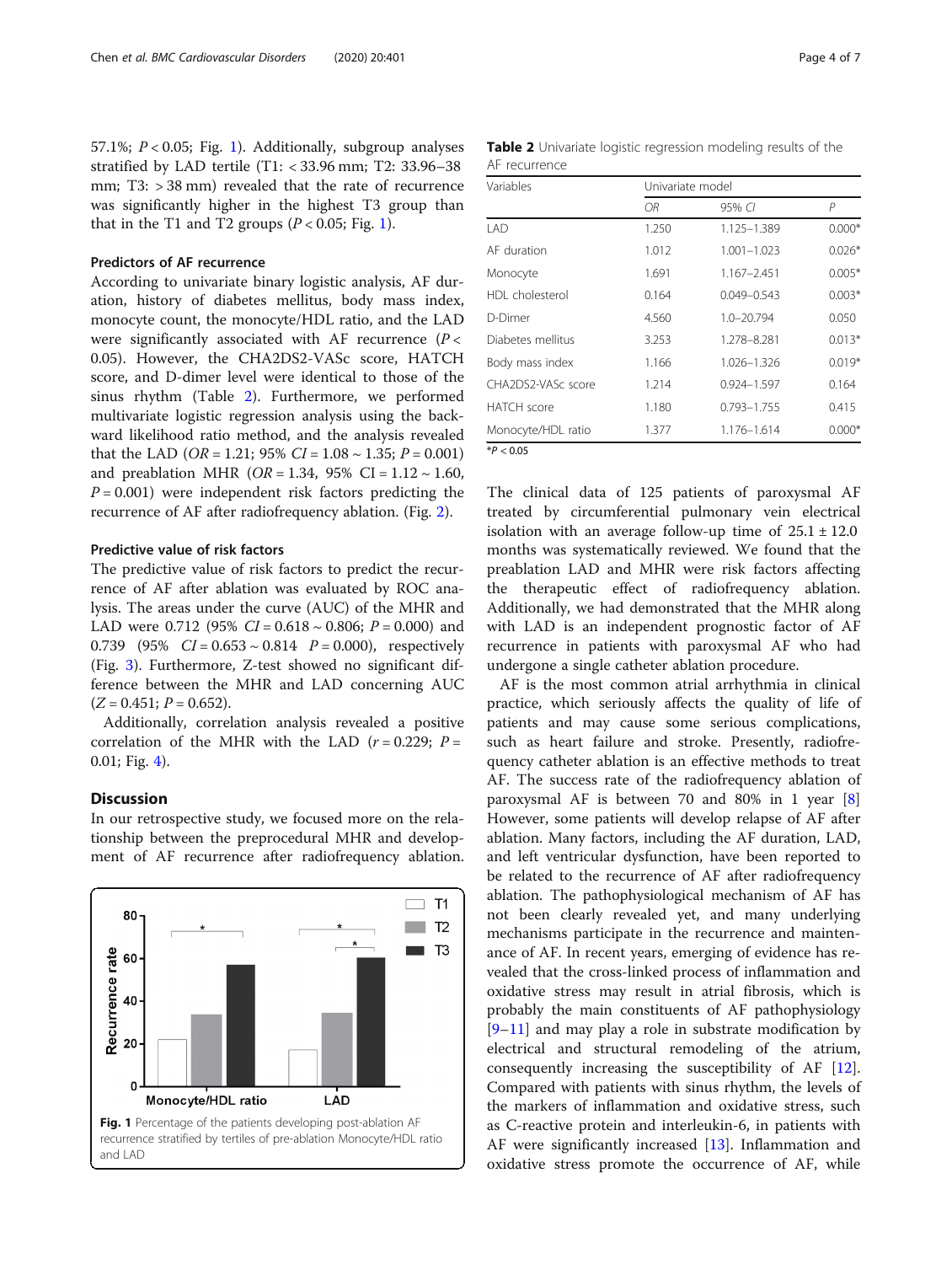<span id="page-4-0"></span>

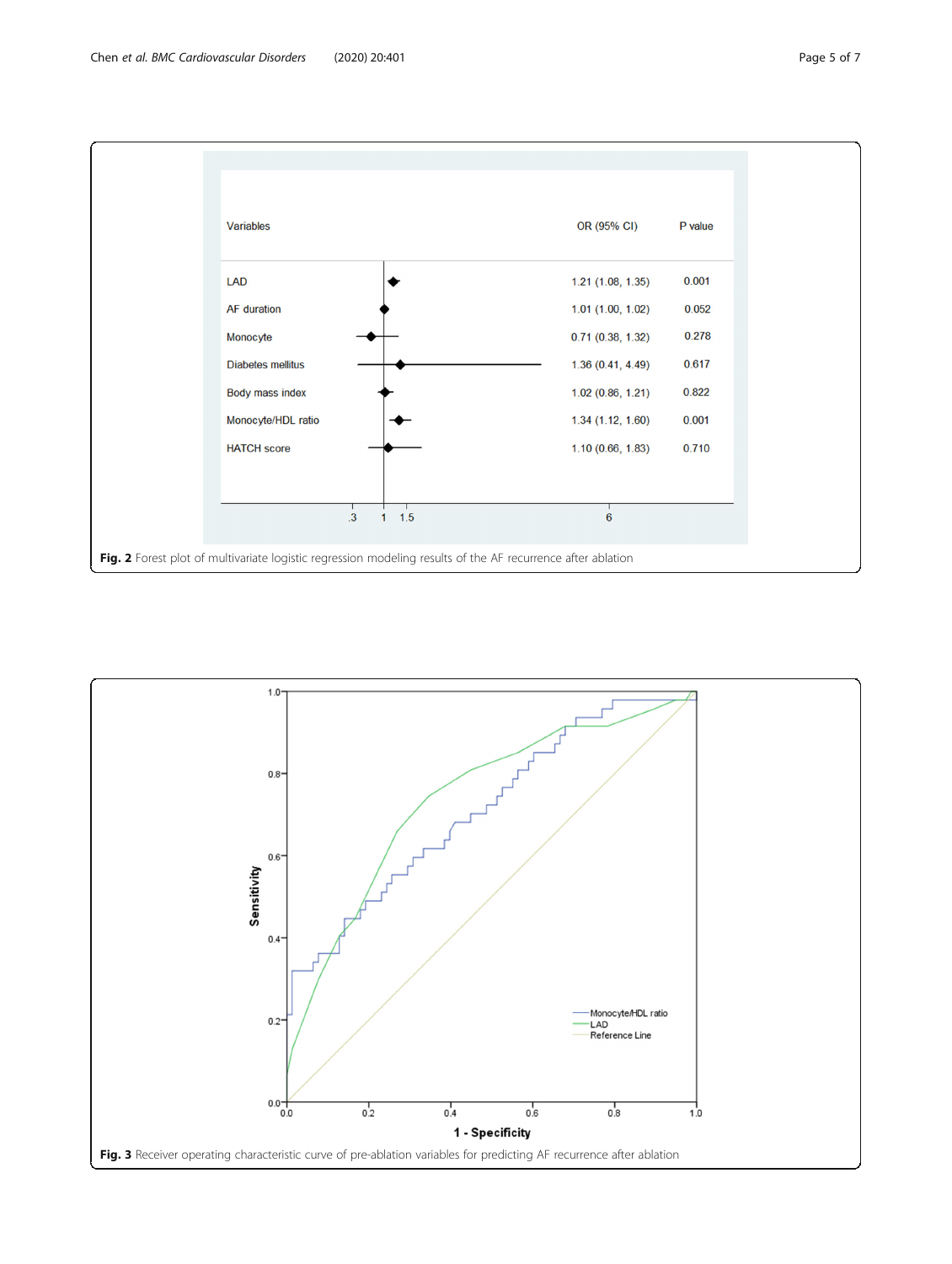inhibition of the inflammatory response could reduce the risk of AF. A meta-analysis of 50 randomized controlled studies [[14\]](#page-6-0) revealed that the prophylactic use of corticosteroids to inhibit the inflammatory response significantly reduced the incidence of postoperative AF in 3323 patients who had undergone cardiac surgery.

As a typical inflammatory cell, monocytes mediate the process of inflammation and oxidative stress by binding to adhesion molecules expressed on damaged vascular endothelial cells and inducing the production of various cytokines as well as play an important role in chronic cardiovascular diseases [\[15\]](#page-6-0). However, HDL cholesterol could reduce the expression of CD11b and other adhesion molecules on monocytes and damaged endothelial cells, inhibiting the activation and proliferation of monocytes and thus exerting both anti-inflammatory and antioxidant effects [\[16](#page-6-0)]. Recently, the combined circulating monocyte count and serum HDL cholesterol in one fraction, termed 'MHR', was found to be associated with a poor cardiovascular prognosis and emerged as an independent predictor of major cardiovascular events in patients with chronic kidney disease [\[5\]](#page-6-0). As a quantitative index of inflammation and oxidative stress, MHR reflects the degree of inflammation and oxidative stress to a certain extent and was found to not only be a predictor of cardiovascular diseases in patients with chronic obstructive pulmonary disease [\[17](#page-6-0)] but also to have a certain value in predicting the occurrence of AF after coronary artery bypass grafting  $(CABG)$  [[18\]](#page-6-0). The study included 311 patients who had undergone CABG, and 71 patients developed AF after surgery. The MHR in the

group with AF was significantly higher than that of the control group. Additionally, the MHR had also been found as an independent risk factor for AF recurrence after cryoballoon-based catheter ablation. Canpolat et al. [[6\]](#page-6-0) enrolled 402 patients who had undergone ablation, and a high MHR before surgery could predict AF recurrence after a mean follow-up time of  $20.6 \pm 6.0$  months. In our present study, the increased MHR along with the LAD before radiofrequency ablation is a strong and independent predictor of AF recurrence during the follow up. In clinical practice, we could evaluate the recurrence risk of AF using the preoperative LAD and MHR to select appropriate patients for the procedure, reduce unnecessary interventions and early identify high-risk patients with recurrence, and provide corresponding strengthening intervention measures, to improve the long-term prognosis of the patients. Additionally, the MHR showed the same value of predicting AF recurrence as the LAD, which has been widely accepted as a risk factor for AF recurrence after ablation [\[19\]](#page-6-0). Additionally, the MHR was positively correlated with the LAD.

# Limitations

This study is a single-center retrospective study, and the conclusion needs to be further explored by multiple centers. Additionally, the sample size of this study is relatively small, and the postoperative follow-up time is limited. Moreover, the recurrence of asymptomatic AF may be ignored in the follow-up process, contributing to a certain bias in the detection of the postoperative recurrence of AF.

<span id="page-5-0"></span>